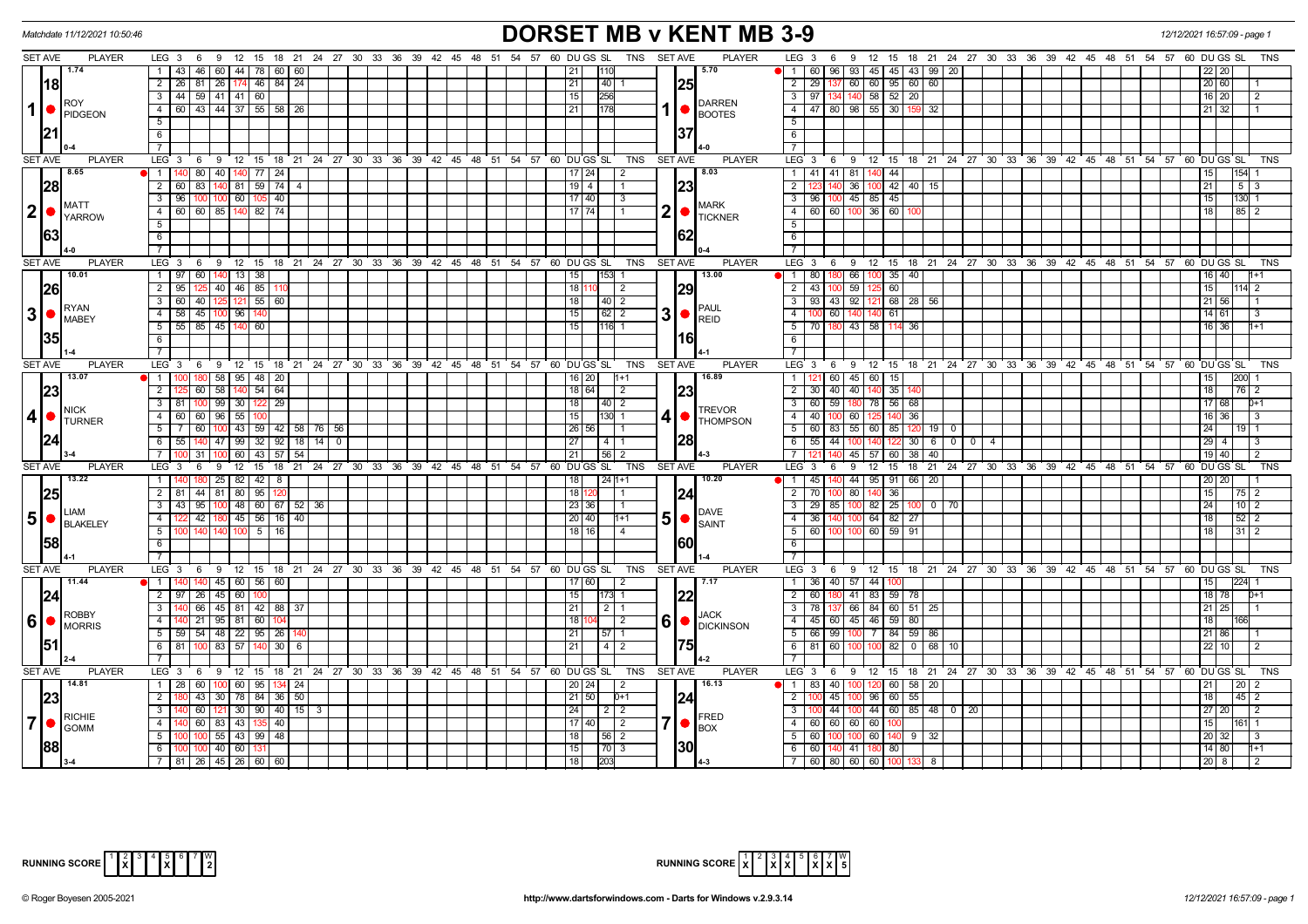|                                            | Matchdate 11/12/2021 10:50:46 | <b>DORSET MB v KENT MB 3-9</b><br>12/12/2021 16:57:18 - page 2                                                  |                                                                                                                                                                                          |                                                  |  |  |  |  |  |  |
|--------------------------------------------|-------------------------------|-----------------------------------------------------------------------------------------------------------------|------------------------------------------------------------------------------------------------------------------------------------------------------------------------------------------|--------------------------------------------------|--|--|--|--|--|--|
| <b>SET AVE</b>                             | <b>PLAYER</b>                 | $LEG_36$<br>18  21  24  27  30  33  36  39  42  45  48  51  54  57  60  DU GS  SL  TNS<br>12 15<br>9            | <b>SET AVE</b><br><b>PLAYER</b><br>LEG <sub>3</sub><br>12  15  18  21  24  27  30  33  36  39  42  45  48  51  54  57  60  DUGS SL<br>6<br>9                                             | <b>TNS</b>                                       |  |  |  |  |  |  |
| 21                                         | 13.29                         | 40<br>40<br>  60  <br>66<br>45   45<br>$\blacksquare$<br>l 80<br>  85                                           | 6.23<br>85 31<br>40<br>24<br>43<br>60<br>80<br>81                                                                                                                                        | 22 40                                            |  |  |  |  |  |  |
|                                            |                               | 98<br>34<br>$146$ 12<br>60<br>22<br>2                                                                           | 21 <br>24<br>58<br>30 <sup>1</sup><br>l 4<br>$\overline{2}$<br>85<br>40<br>43<br>22<br>$\overline{0}$                                                                                    | 25 40 <br>$\overline{2}$                         |  |  |  |  |  |  |
|                                            |                               | 45 32 97 61 0<br>3<br>41<br>100                                                                                 | 24<br>60 41 85 49 85 36<br>45<br>3 I                                                                                                                                                     | 23 45                                            |  |  |  |  |  |  |
| 8 <br><b>CLARK</b><br> 47                  |                               | 36<br>$\overline{4}$<br>65<br>66                                                                                | RICHARD<br>$8$ $\bullet$ $\overline{\phantom{a}}$ $\overline{\phantom{a}}$ $\overline{\phantom{a}}$ $\overline{\phantom{a}}$<br>18 36<br>81<br>85<br>  3<br>4 I<br>45<br>22<br>$97 \mid$ | 18<br> 71 1                                      |  |  |  |  |  |  |
|                                            |                               | $5 \mid 26 \mid 60 \mid 41 \mid 26 \mid 140 \mid 76 \mid 25 \mid 91 \mid 16$                                    | 25 16 <br>$100 \t61 \t99 \t55 \t53 \t42 \t6$<br>$5 \quad 81$                                                                                                                             | $\overline{24}$<br>14 1                          |  |  |  |  |  |  |
|                                            |                               | $\overline{26}$<br>85<br>40<br>75                                                                               | 15<br>$17$ 40<br>6   60<br>43<br>45<br>40 60<br>$\overline{2}$                                                                                                                           | 18<br>153 1                                      |  |  |  |  |  |  |
|                                            |                               | $44 \mid 30 \mid$<br>$144$ 61 0 0                                                                               | 27<br>$\sqrt{25}$ 2<br>85<br>60 75 63<br>55<br>30<br>60 41<br>32                                                                                                                         | 25 32                                            |  |  |  |  |  |  |
| <b>SET AVE</b>                             | <b>PLAYER</b>                 | ່ 27<br>30 33 36 39 42 45 48 51 54 57 60 DUGS SL<br>LEG <sub>3</sub><br>12<br>24<br>- 6<br>-9<br>15<br>18<br>21 | <b>PLAYER</b><br><b>TNS</b><br><b>SET AVE</b><br>LEG <sup>3</sup><br>18<br>24<br>$27 \quad 30 \quad 33$<br>-9<br>12<br>15<br>21<br>6                                                     | 36 39 42 45 48 51 54 57 60 DUGS SL<br><b>TNS</b> |  |  |  |  |  |  |
|                                            | 11.65                         | 28<br>$55 \ 59 \ 58$<br>85<br>1 1 1 1 0 0                                                                       | 18<br>13.42<br>40 60<br>140 85<br>$36 \mid 40$<br>1 <sup>1</sup>                                                                                                                         | 20 40 <br>2                                      |  |  |  |  |  |  |
| 24                                         |                               | 56 71 20<br>$\overline{2}$<br>29                                                                                | $19$ 20<br>25<br>$83$ 23<br>$\overline{2}$<br>41                                                                                                                                         | 18<br> 73 2                                      |  |  |  |  |  |  |
|                                            |                               | $80$   96<br>3                                                                                                  | 55<br>14 96<br>$\overline{3}$<br>60<br>21<br>81                                                                                                                                          | 184 1<br>15                                      |  |  |  |  |  |  |
| 91 <sup>2</sup>                            | <b>ROB</b><br>CHANNING        | 45<br>$45$ 79<br>$\overline{4}$<br> 40                                                                          | <b>DEAN</b><br>$\vert 9 \vert$ $\bullet$ $\vert_{\textnormal{\tiny{OWEN}}}^{\textnormal{\tiny{UCN}}}$<br>$139$ 62<br>15<br>60<br>$192$ 1<br>$-4$                                         | 15 62 <br>3                                      |  |  |  |  |  |  |
|                                            |                               | 60<br>5<br>55<br>60                                                                                             | 15<br>$122$ 74<br>$126$ 2<br>5 <sup>1</sup><br>85<br>58<br>22                                                                                                                            | 18 58<br>$\overline{2}$                          |  |  |  |  |  |  |
| 40                                         |                               | $6$   41   100   95   55   100   40   60   0                                                                    | 60 81 140 87 84 4<br>24<br>$6 \mid 41$<br>$\overline{4}$<br>10   2                                                                                                                       | $\overline{23}$ 4                                |  |  |  |  |  |  |
|                                            |                               |                                                                                                                 |                                                                                                                                                                                          |                                                  |  |  |  |  |  |  |
| <b>SET AVE</b>                             | <b>PLAYER</b>                 | 18 21 24 27 30 33 36 39 42 45 48 51 54 57 60 DUGS SL<br>LEG <sup>3</sup><br>12 15<br>6<br>9                     | <b>PLAYER</b><br>18 21 24 27 30 33 36 39 42 45 48 51 54 57 60 DUGS SL<br><b>TNS</b><br><b>SET AVE</b><br>LEG <sup>3</sup><br>- 9<br>12<br>15<br>- 6                                      | <b>TNS</b>                                       |  |  |  |  |  |  |
|                                            | 15.04                         | 60 83<br>63<br>21<br>70                                                                                         | 12.01<br>83<br>44<br>54<br>21<br>$\overline{4}$<br>60<br>60                                                                                                                              | 20 54 <br>-2                                     |  |  |  |  |  |  |
| 24                                         |                               | 58<br>45<br>2                                                                                                   | 23<br>15<br>60<br> 58 3<br>2<br>60<br>60                                                                                                                                                 | $18 60 $<br>$\overline{3}$                       |  |  |  |  |  |  |
|                                            | <b>STEVE</b>                  | $\overline{3}$<br>43<br>97<br>80                                                                                | 18 80<br>65<br>3 <sup>1</sup><br>41<br>95<br>$\overline{2}$<br><b>IAN</b>                                                                                                                | 15<br>60 2                                       |  |  |  |  |  |  |
| 10 <sub>o</sub>                            | <b>EARLEY</b>                 | 65<br>26<br>90<br>60<br>$\overline{4}$                                                                          | $10$ $\bullet$ $\mathsf{CUNLIFFE}$<br>18<br>$\overline{2}$<br>50<br>97<br>$36$ 52<br>4<br>26                                                                                             | 20 52 <br>$\overline{2}$                         |  |  |  |  |  |  |
|                                            |                               | 5<br>59 <sub>1</sub><br>26 8<br>11<br>41                                                                        | $\overline{23 8}$<br>$40 \ 68$<br>2<br>5 60<br>60<br>60<br>41                                                                                                                            | 21                                               |  |  |  |  |  |  |
| 64                                         |                               | 60<br>82<br>74 14<br>45<br>40 I<br>6<br>46                                                                      | 52<br>22 14<br>45<br>60<br>$55 \mid 45$<br>54<br>61<br>60<br>55<br>41 <sup>1</sup>                                                                                                       | 86 <br>24                                        |  |  |  |  |  |  |
|                                            |                               | 82<br>60<br>38<br>$34 \mid 20$<br>85<br>42 I                                                                    | $22$ 20<br>82<br>60<br>75<br>43<br>40<br>81                                                                                                                                              | 21<br>$\overline{20}$                            |  |  |  |  |  |  |
| <b>SET AVE</b>                             | <b>PLAYER</b>                 | 21 24 27 30 33 36<br>39 42 45 48 51 54 57<br>$LEG_3$<br>12<br>15<br>18<br>- 6                                   | 60 DU GS SL<br><b>TNS</b><br><b>SET AVE</b><br>18 21 24 27 30 33 36 39 42 45 48 51 54<br><b>PLAYER</b><br>LEG <sub>3</sub><br>15<br><sub>9</sub><br>12 <sup>2</sup>                      | $57.60$ DU GS SL<br><b>TNS</b>                   |  |  |  |  |  |  |
|                                            | 11.85                         | 81                                                                                                              | 15.21<br>30<br>15 1<br>85<br>60                                                                                                                                                          | 15<br>$ 126 $ 2                                  |  |  |  |  |  |  |
| 26                                         |                               | 45<br>85 45<br>125 25<br>2<br>85<br>43<br>45                                                                    | 26<br> 24 <br>2 <sup>1</sup><br>85<br>45<br>$100 \t60 \t3 \t8$<br>  3   1                                                                                                                | 24 <br>$\sqrt{2}$<br>8                           |  |  |  |  |  |  |
|                                            | <b>MARK</b>                   | 90   97<br>3<br>l 60 I<br>100                                                                                   | 15<br>$\overline{3}$<br>79 92 81 42 67<br>$54$ 2                                                                                                                                         | 18 67 <br>$\overline{1}$                         |  |  |  |  |  |  |
| 11                                         | PORTER                        | 85   97  <br>4<br>45<br>l 74                                                                                    | 1 <sup>o</sup> PAVID<br>18   74<br>2<br>41  <br>85<br>4<br>40                                                                                                                            | 15<br>$95$   2                                   |  |  |  |  |  |  |
|                                            |                               | 5   81   60<br>$100$ 60                                                                                         | 44 36 60<br>15<br>1100 2<br>5 I                                                                                                                                                          | 18 60 <br>$\vert$ 3                              |  |  |  |  |  |  |
| 66                                         |                               | $100$ 66<br>43<br>55   99   88<br>6                                                                             | 103<br>18<br><b>50 T</b><br>91<br>100 62<br>6 I<br>- 8                                                                                                                                   | $17$   8  <br>  3                                |  |  |  |  |  |  |
|                                            |                               |                                                                                                                 |                                                                                                                                                                                          |                                                  |  |  |  |  |  |  |
| <b>SET AVE</b>                             | <b>PLAYER</b>                 | $LEG \ 3$<br>21 24 27 30 33 36 39 42 45 48 51 54 57 60 DUGS SL<br>$12 \quad 15$<br>18<br>- 6                    | <b>SET AVE</b><br><b>PLAYER</b><br>$LEG \ 3$<br>21 24 27 30 33 36 39 42 45 48 51 54 57 60 DUGS SL<br>TNS<br>12<br>18<br>- 9<br>15                                                        | <b>TNS</b>                                       |  |  |  |  |  |  |
|                                            | 6.00                          | $1 -$<br>55<br>-90 I<br>16<br>45<br>50 <sub>1</sub><br>30<br>15                                                 | 14.43<br>64<br>27   16<br>80<br>$^{\circ}$<br>-31<br>$\mathbf{0}$                                                                                                                        | 24 <br>  5  1+1                                  |  |  |  |  |  |  |
| 20                                         |                               | $100$ 41 43 45<br>2 25 60 28                                                                                    | 23 <br>21<br>$135$ 21 40<br>159 1<br>$2 \mid 95$<br>45 45 60 60                                                                                                                          | $\sqrt{24 40 }$                                  |  |  |  |  |  |  |
| <b>RICHARD</b><br>12 <sup>,</sup><br>PERRY |                               | $29$ 40 85<br>$\overline{26}$<br>83<br>126 100<br>3<br>55                                                       | 45<br>56<br>24<br> 57 1<br>$\overline{3}$<br>$\overline{2}$<br>10 <sup>1</sup><br>8<br><b>KEVIN</b>                                                                                      | 22 2<br>$2+1$                                    |  |  |  |  |  |  |
|                                            |                               | $4$ 60 81 60 53 100 100 37                                                                                      | $12 \bullet  _{\sf RED}^{\sf KEVIN}$<br>21<br>$4$ 59 96 100 60 100 45 0 41<br>  10   2                                                                                                   | 23 41<br>$\overline{12}$                         |  |  |  |  |  |  |
|                                            | 5 85 83 60 85 84              | 15<br>53<br>l104l<br>5 I                                                                                        | 1511<br>$\overline{4}$                                                                                                                                                                   |                                                  |  |  |  |  |  |  |
|                                            |                               |                                                                                                                 | 15<br>6                                                                                                                                                                                  |                                                  |  |  |  |  |  |  |
|                                            |                               |                                                                                                                 |                                                                                                                                                                                          |                                                  |  |  |  |  |  |  |

| <b>OP</b> | <b>Matt</b><br>att Yarrow 28.63                               | 1OP         | Paul Reid 29.16                                                                          |
|-----------|---------------------------------------------------------------|-------------|------------------------------------------------------------------------------------------|
| UNNING    | 12 I V<br><b>ING SCORE</b><br> x <br>. <b>.</b><br>IXI<br>. . | <b>RUNN</b> | 12 V.<br><b><i>INC COOPE</i></b><br>IXIXI 9<br>$\cdots$<br>.<br>ן שאט סטוו<br>. .<br>. . |